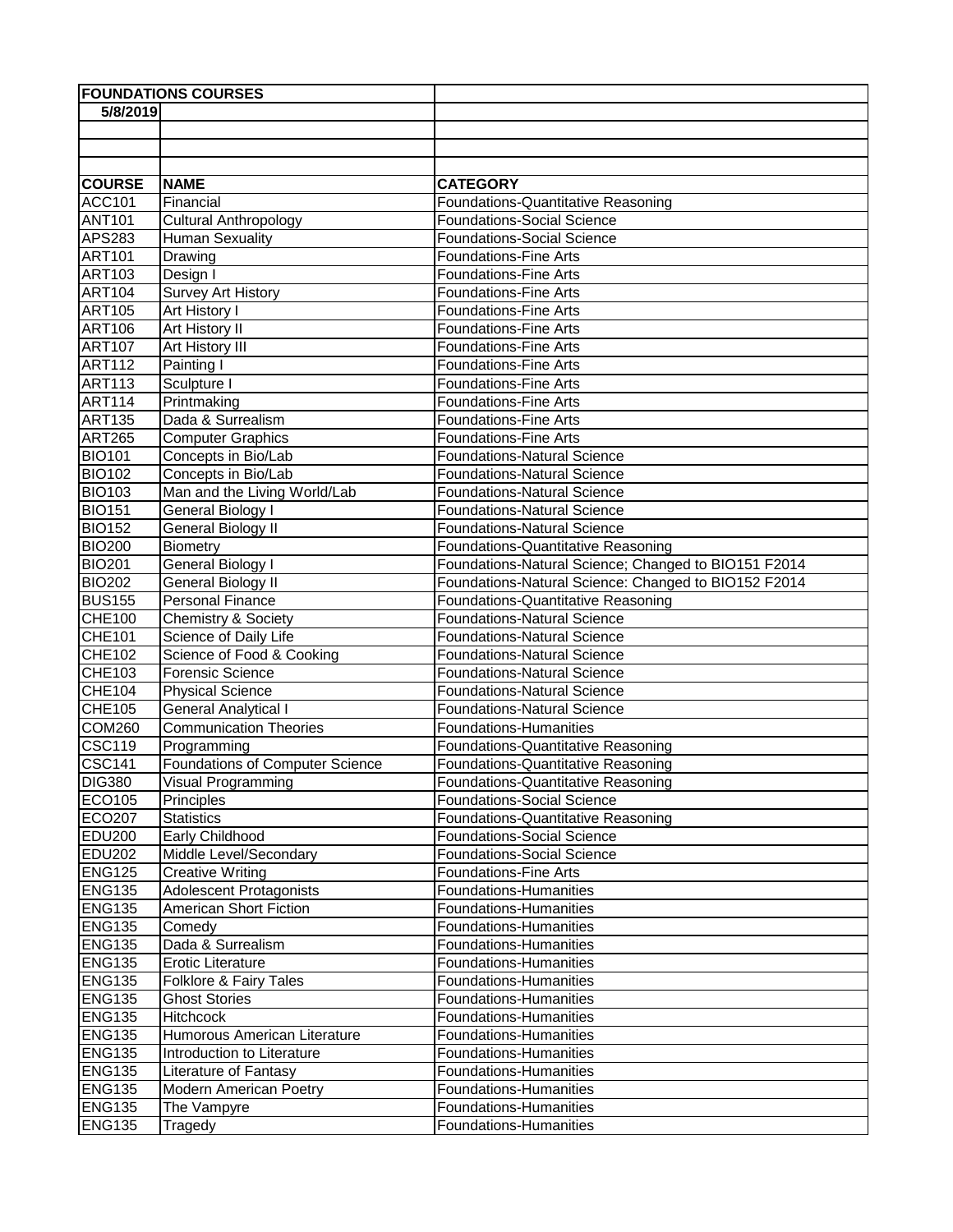| <b>ENG135</b> | Whitman & Dickinson                 | Foundations-Humanities                 |
|---------------|-------------------------------------|----------------------------------------|
| <b>ENG135</b> | Writing about Film                  | Foundations-Humanities                 |
| <b>ESS205</b> | Physical Geology/Lab                | <b>Foundations-Natural Science</b>     |
| <b>HIS101</b> | Ancient Mediterrarean Civ           | Foundations-Humanities                 |
| <b>HIS122</b> | Med/Early Mod Civ                   | <b>Foundations-Humanities</b>          |
| <b>HIS135</b> | World History I                     | <b>Foundations-Humanities</b>          |
| <b>HIS136</b> | World History II                    | Foundations-Humanities                 |
| <b>HIS137</b> | 20th Century World History          | Foundations-Humanities                 |
| <b>HIS151</b> | Origins of American Civ             | Foundations-Humanities                 |
| <b>HIS152</b> | US 19th Century                     | Foundations-Humanities                 |
| <b>HIS153</b> | US Since 1865                       | Foundations-Humanities                 |
| <b>HIS202</b> | History of Race in US               | Foundations-Humanities                 |
| <b>HIS204</b> | US Women's History                  | <b>Foundations-Humanities</b>          |
| <b>HIS207</b> | <b>US Popular Culture</b>           | <b>Foundations-Humanities</b>          |
| <b>HIS212</b> | African-American                    | Foundations-Humanities                 |
| <b>HIS242</b> | East Asian History                  | <b>Foundations-Humanities</b>          |
| <b>HIS251</b> | England I                           | Foundations-Humanities                 |
| <b>HIS261</b> | Renaissance                         | <b>Foundations-Humanities</b>          |
|               |                                     |                                        |
| <b>HIS262</b> | Reformation                         | <b>Foundations-Humanities</b>          |
| <b>LAS225</b> | Introduction to Latin America       | Foundations-Humanities                 |
| <b>MAT102</b> | <b>Topics In Math</b>               | Foundations-Quantitative Reasoning     |
| <b>MAT110</b> | <b>Elem Statistics</b>              | Foundations-Quantitative Reasoning     |
| <b>MAT120</b> | Precalculus                         | Foundations-Quantitative Reasoning     |
| <b>MAT125</b> | <b>Business Calculus</b>            | Foundations-Quantitative Reasoning     |
| <b>MAT131</b> | Calculus I                          | Foundations-Quantitative Reasoning     |
| <b>MUS103</b> | Symphonic Band                      | Foundations-Fine Arts (Four Semesters) |
| <b>MUS103</b> | Jazz Ensemble                       | Foundations-Fine Arts (Four Semesters) |
| <b>MUS104</b> | <b>String Orchestra</b>             | Foundations-Fine Arts (Four Semesters) |
| <b>MUS105</b> | Concert Choir                       | Foundations-Fine Arts (Four Semesters) |
| <b>MUS105</b> | Woman's Chorale                     | Foundations-Fine Arts (Four Semesters) |
| <b>MUS113</b> | Pop Music/Am Culture                | <b>Foundations-Fine Arts</b>           |
| <b>MUS120</b> | Introduction to Music               | Foundations-Fine Arts                  |
| <b>MUS122</b> | Music in World Cultures             | <b>Foundations-Fine Arts</b>           |
| <b>MUS125</b> | History of Jazz                     | <b>Foundations-Fine Arts</b>           |
| <b>MUS126</b> | Music & Cinema                      | <b>Foundations-Fine Arts</b>           |
| <b>MUS135</b> | Music Theory                        | <b>Foundations-Fine Arts</b>           |
| <b>OPT101</b> | Optics/Lab                          | <b>Foundations-Natural Science</b>     |
| <b>PHI101</b> | Introduction to Philosophy          | <b>Foundations-Humanities</b>          |
| <b>PHI120</b> | Truth & Beauty                      | Foundations-Humanities                 |
| <b>PHI130</b> | Individual & Society                | Foundations-Humanities                 |
| <b>PHI140</b> | Human Nature                        | Foundations-Humanities                 |
| <b>PHI150</b> | <b>Critical Thinking</b>            | Foundations-Humanities                 |
| <b>PHI152</b> | India/China/Japan                   | Foundations-Humanities                 |
| <b>PHI175</b> | Philosophy & Film                   | Foundations-Humanities                 |
| <b>PHI203</b> | <b>Ethics</b>                       | <b>Foundations-Humanities</b>          |
| <b>PHI210</b> | <b>Classical Philosophy</b>         | <b>Foundations-Humanities</b>          |
| <b>PHI211</b> | Modern Philosophy                   | <b>Foundations-Humanities</b>          |
| <b>PHI214</b> | Roman Philosophy                    | Foundations-Humanities                 |
| <b>PHI216</b> | Contemporary Philosophy             | Foundations-Humanities                 |
| <b>PHI256</b> | Buddha & His Teachings              | <b>Foundations-Humanities</b>          |
| <b>PHY102</b> | Mod Astronomy/Lab                   | <b>Foundations-Natural Science</b>     |
| <b>PHY104</b> | Physical Science/Lab                | <b>Foundations-Natural Science</b>     |
| <b>PHY105</b> |                                     | <b>Foundations-Natural Science</b>     |
|               | Physics Topics/Lab<br>Are We Alone? |                                        |
| <b>PHY107</b> |                                     | <b>Foundations-Natural Science</b>     |
| <b>PHY191</b> | Earth & Space Science/Lab           | <b>Foundations-Natural Science</b>     |
| <b>PHY201</b> | General I/Lab                       | <b>Foundations-Natural Science</b>     |
| <b>PHY203</b> | General III                         | Foundations-Natural Science            |
| <b>POL101</b> | American Govt                       | <b>Foundations-Social Science</b>      |